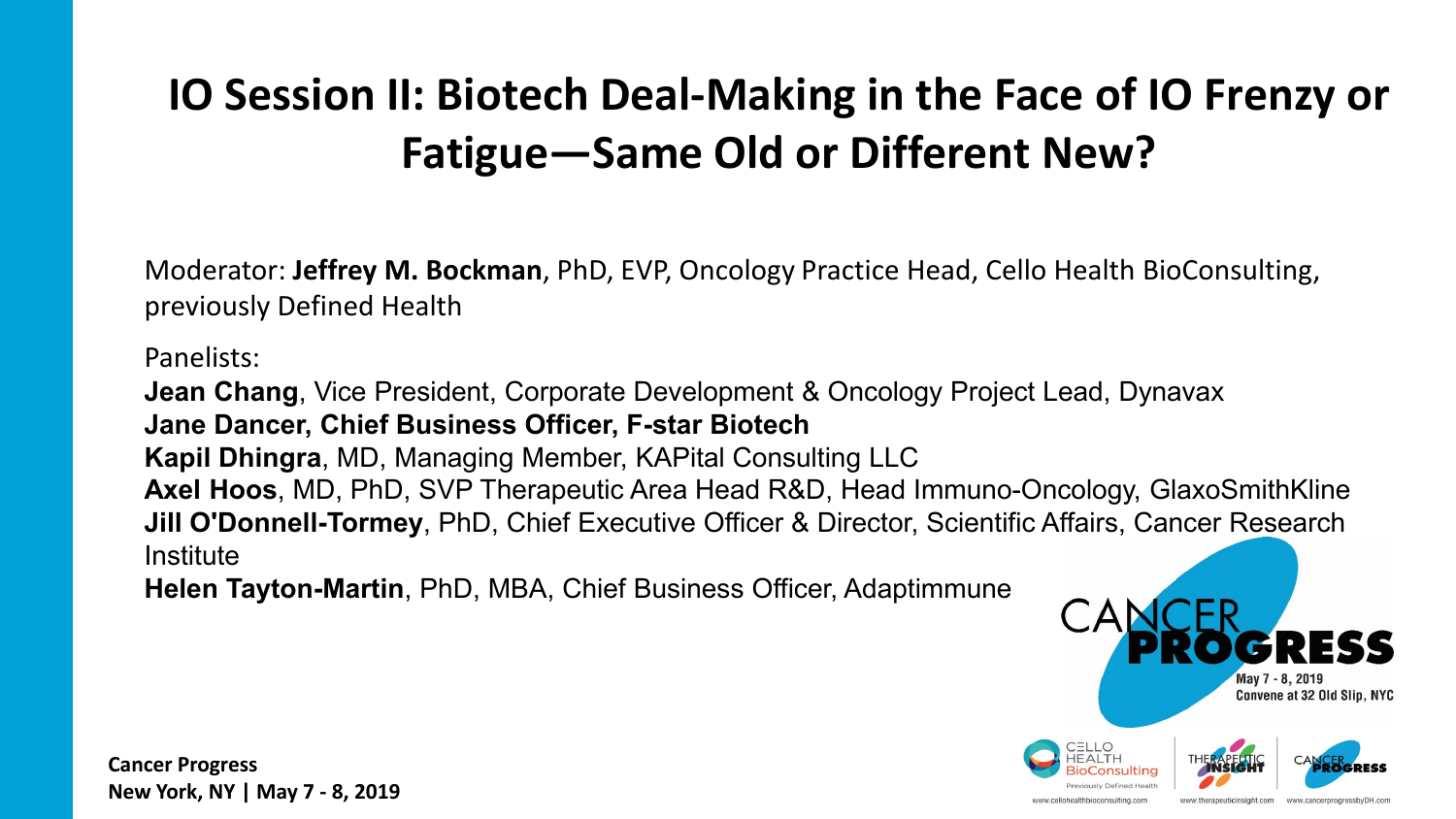#### 2015: IO Started to Dominate Top Deals

|            | Top 10 Deals by Upfront Value (\$M): 2015 |                                |                                       |             |          |                   |              |  |  |
|------------|-------------------------------------------|--------------------------------|---------------------------------------|-------------|----------|-------------------|--------------|--|--|
| Rank       | <b>Company</b>                            | Deal Partner/ Product Source   | Product                               | Phase       | Upfront* | <b>Milestones</b> | <b>Total</b> |  |  |
| 1          | Celgene                                   | Juno Therapeutics              | JCAR017                               | Phase 1/2   | 1,000    | $\mathbf{0}$      | 1,000        |  |  |
|            | Sanofi                                    | Regeneron Pharmaceuticals      | <b>REGN2810</b>                       | Phase 1     | 640      | 375               | 1,015        |  |  |
| $\vert$ 3  | Celgene                                   | AstraZeneca                    | Durvalumab                            | Research    | 450      | -0                | 450          |  |  |
|            | Medivation                                | <b>BioMarin Pharmaceutical</b> | Talazoparib                           | Phase 3     | 410      | 160               | 570          |  |  |
| l 5        | <b>Bristol-Myers Squibb</b>               | <b>Five Prime Therapeutics</b> | <b>FPA008</b>                         | Phase 2     | 350      | 1,390             | 1.740        |  |  |
|            | <b>Novartis</b>                           | GlaxoSmithKline                | Arzerra S.C.                          | Phase 3     | 300      | 734               | 1,034        |  |  |
|            | AstraZeneca                               | Innate Pharma                  | Monalizumab                           | Phase 2     | 250      | 1,025             | 1,275        |  |  |
| 8          | <b>Novartis</b>                           | <b>Aduro Biotech</b>           | <b>MIW815</b>                         | Preclinical | 250      | 500               | 750          |  |  |
| 9          | Celgene                                   | <b>Nurix</b>                   | Celgene-Nurix Immuno-oncology Program | Research    | 150      | 405               | 555          |  |  |
| $\vert$ 10 | <b>Bristol-Myers Squibb</b>               | Bavarian nordic                | Prostvac                              | Phase 3     | 140      | 835               | 975          |  |  |

|                | Top 10 Deals by Total Value (\$M): 2015 |                                  |                                               |             |              |              |       |  |  |
|----------------|-----------------------------------------|----------------------------------|-----------------------------------------------|-------------|--------------|--------------|-------|--|--|
| Rank           | Company                                 | Deal Partner/ Product Source     | <b>Product</b>                                | Phase       | Upfront*     | Milestones   | Total |  |  |
| 1              | Amgen                                   | <b>Xencor</b>                    | Anti CD3 X CD38 MAb Program                   | Preclinical | 45           | 1,700        | 1,745 |  |  |
| $\overline{2}$ | <b>Bristol-Myers Squibb</b>             | <b>Five Prime Therapeutics</b>   | <b>FPA008</b>                                 | Phase 2     | 350          | 1,390        | 1,740 |  |  |
| l 3            | Sanofi                                  | <b>BioNTech</b>                  | BioNTech-Sanofi mRNA Immunotherapy<br>Project | Research    | 60           | 1,500        | 1,560 |  |  |
| l 4            | AstraZeneca                             | Innate Pharma                    | Monalizumab                                   | Phase 2     | 250          | 1,025        | 1,275 |  |  |
| -5             | <b>Novartis</b>                         | GlaxoSmithKline                  | Arzerra S.C.                                  | Phase 3     | 300          | 734          | 1,034 |  |  |
| 6              | Sanofi                                  | <b>Regeneron Pharmaceuticals</b> | <b>REGN2810</b>                               | Phase 1     | 640          | 375          | 1,015 |  |  |
| $\overline{7}$ | Eli Lilly                               | <b>Innovent Biologics</b>        | Anti-PD-1 Research Project                    | Preclinical | $\mathbf{0}$ | 1,000        | 1,000 |  |  |
| 8              | Celgene                                 | Juno Therapeutics                | JCAR017                                       | Phase 2     | 1,000        | $\mathbf{0}$ | 1,000 |  |  |
| <u>9</u>       | <b>Bristol-Myers Squibb</b>             | Bavarian nordic                  | Prostvac                                      | Phase 3     | 140          | 835          | 975   |  |  |
| 10             | Merck KGaA                              | Intrexon                         | <b>CAR-T Cell Therapy Research Program</b>    | Research    | 115          | 826          | 941   |  |  |
|                |                                         |                                  |                                               |             |              |              |       |  |  |

**Contains IO program** Source: Evaluate Pharma, Cello Health BioConsulting Analysis

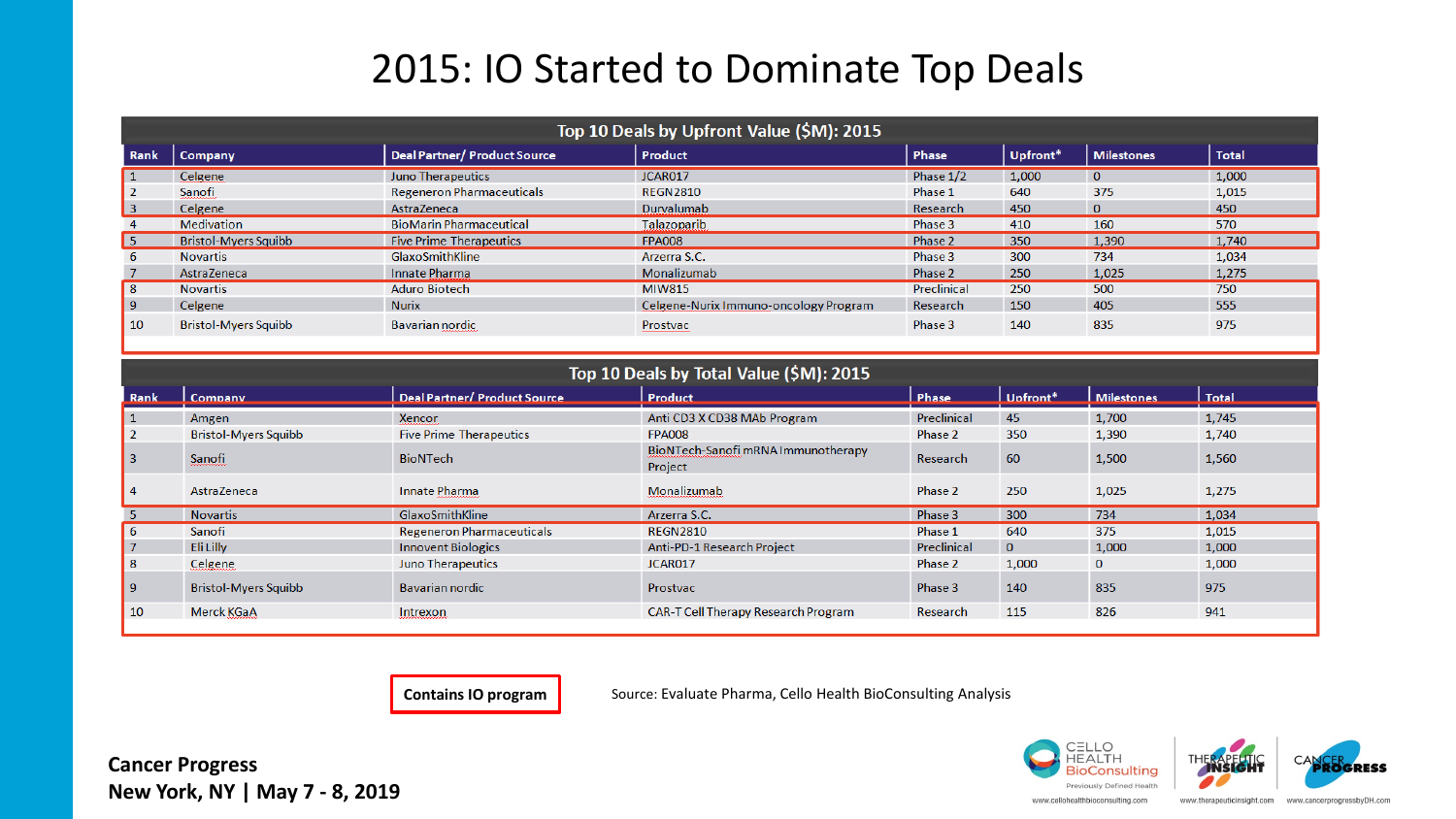### 2016: IO Dominated Total Value Deals But Not Upfronts – Pullback?

|              | Top 10 Deals by Upfront Value (\$M): 2016 |                                     |                                                    |                 |          |                   |              |  |  |
|--------------|-------------------------------------------|-------------------------------------|----------------------------------------------------|-----------------|----------|-------------------|--------------|--|--|
| Rank         | Company                                   | <b>Deal Partner/ Product Source</b> | Product                                            | Phase           | Upfront* | <b>Milestones</b> | <b>Total</b> |  |  |
| $\mathbf{1}$ | Celgene                                   | <b>Jounce Therapeutics</b>          | JTX-2011                                           | Preclinical     | 261      | 2,300             | 2,561        |  |  |
|              | Ipsen                                     | <b>Exelixis</b>                     | Cometria                                           | <b>Marketed</b> | 200      | 655               | 855          |  |  |
| l 3          | <b>Baxalta</b>                            | Symphogen                           | Baxalta-Symphogen Research Program                 | Research        | 175      | 1,600             | 1,775        |  |  |
| 4            | <b>Novartis</b>                           | Xencor                              | XmAb14045                                          | Preclinical     | 150      | 2,410             | 2,560        |  |  |
| -5           | Incyte                                    | <b>ARIAD Pharmaceuticals</b>        | <b>Iclusig</b>                                     | <b>Marketed</b> | 140      | 135               | 275          |  |  |
| l 6          | <b>Incyte</b>                             | <b>Merus</b>                        | Incyte-Merus Bi-specific Antibody Research Program | Research        | 120      | 2,800             | 2,920        |  |  |
| 17           | Baxalta                                   | <b>Precision Biosciences</b>        | <b>Baxalta-Precision Oncology Project</b>          | Research        | 105      | 1,600             | 1,705        |  |  |
| 8            | Johnson & Johnson                         | <b>TESARO</b>                       | <b>Niraparib</b>                                   | Phase 1         | 85       | 415               | 500          |  |  |
| -9           | Roche                                     | <b>Hanmi Pharmaceutical</b>         | HM95573                                            | Preclinical     | 80       | 830               | 910          |  |  |
| 10           | Teva                                      | <b>Celltrion</b>                    | Herzuma                                            | Phase 3         | 80       | $\mathbf{0}$      | 80           |  |  |

|                | Top 10 Deals by Total Value (\$M): 2016 |                                     |                                                    |                 |          |                   |              |  |  |  |
|----------------|-----------------------------------------|-------------------------------------|----------------------------------------------------|-----------------|----------|-------------------|--------------|--|--|--|
| Rank           | <b>Company</b>                          | <b>Deal Partner/ Product Source</b> | Product                                            | Phase           | Upfront* | <b>Milestones</b> | <b>Total</b> |  |  |  |
| $\vert$ 1      | Incyte                                  | <b>Merus</b>                        | Incyte-Merus Bi-specific Antibody Research Program | Research        | 120      | 2,800             | 2,920        |  |  |  |
| $\vert$ 2      | Celgene                                 | Jounce Therapeutics                 | JTX-2011                                           | Preclinical     | 261      | 2,300             | 2,561        |  |  |  |
| 3              | <b>Novartis</b>                         | <b>Xencor</b>                       | XmAb14045                                          | Preclinical     | 150      | 2,410             | 2,560        |  |  |  |
| l 4            | Baxalta                                 | Symphogen                           | Baxalta-Symphogen Research Program                 | Research        | 175      | 1,600             | 1,775        |  |  |  |
| l 5            | Baxalta                                 | <b>Precision Biosciences</b>        | <b>Baxalta-Precision Oncology Project</b>          | Research        | 105      | 1,600             | 1,705        |  |  |  |
| l 6            | Roche                                   | <b>Blueprint Medicines</b>          | Immunokinase Oncology Project                      | Research        | 45       | 965               | 1,010        |  |  |  |
| 17             | <b>Bristol-Myers Squibb</b>             | <b>PsiOxus Therapeutics</b>         | <b>NG-348</b>                                      | Preclinical     | 50       | 886               | 936          |  |  |  |
| -8             | Roche                                   | <b>Hanmi Pharmaceutical</b>         | HM95573                                            | Preclinical     | 80       | 830               | 910          |  |  |  |
| $\overline{9}$ | Ipsen                                   | <b>Exelixis</b>                     | Cometrig                                           | <b>Marketed</b> | 200      | 655               | 855          |  |  |  |
| $ 10\rangle$   | Les Laboratoires Servier                | <b>Sorrento Therapeutics</b>        | <b>STI-A1110</b>                                   | Preclinical     | 28       | 789               | 816          |  |  |  |

Source: Evaluate Pharma, Cello Health BioConsulting Analysis

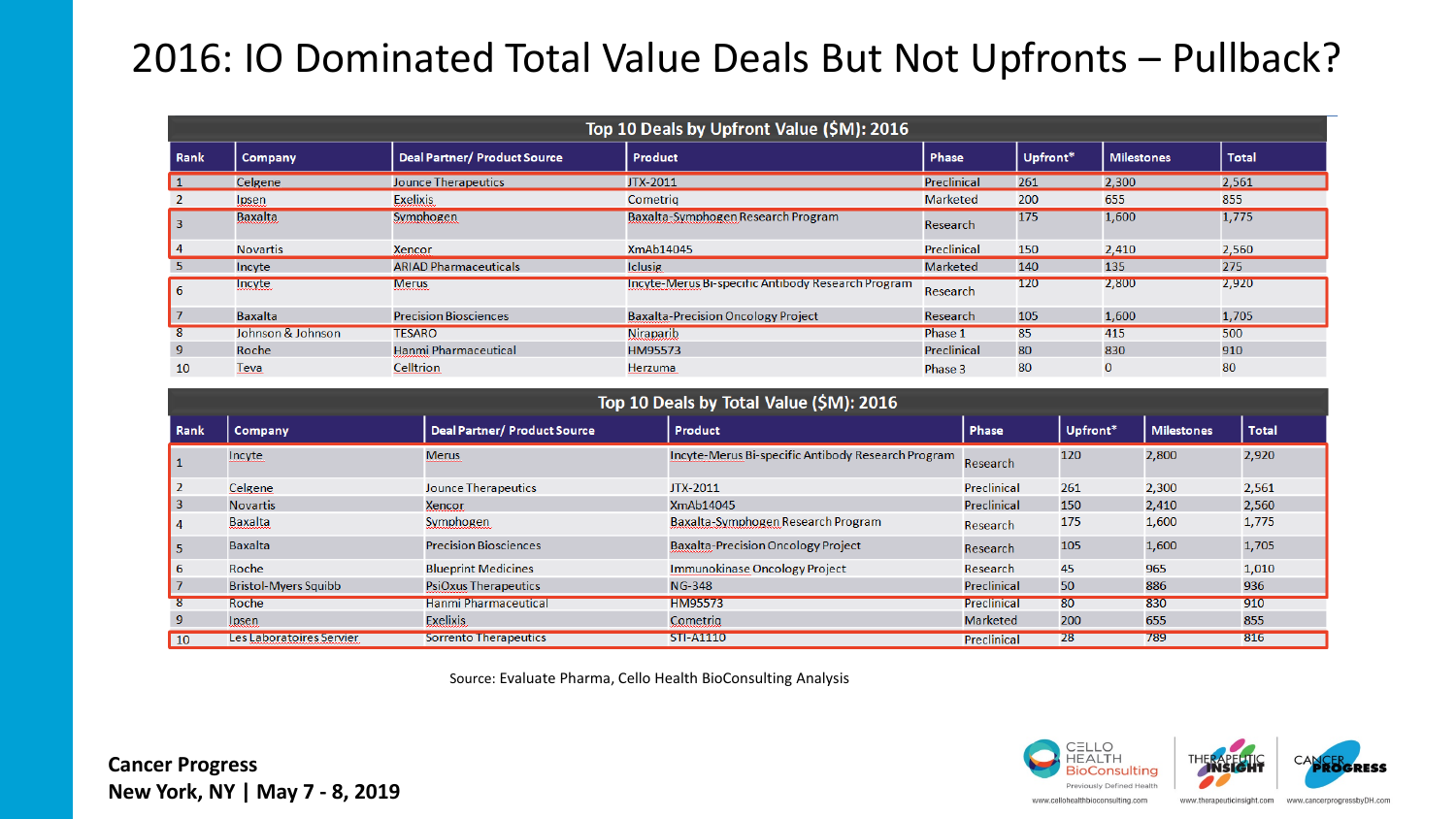## 2017: Upfronts in IO Drop, More Backloading – Maturing Vision?

|                |                          |                                     | Top 10 Deals by Upfront Value (\$M): 2017           |                 |              |                   |                                     |
|----------------|--------------------------|-------------------------------------|-----------------------------------------------------|-----------------|--------------|-------------------|-------------------------------------|
| Rank           | Company                  | <b>Deal Partner/ Product Source</b> | Product(s)                                          | Phase           | Upfront*     | <b>Milestones</b> | <b>Total (Upfront + Milestones)</b> |
| $\mathbf{1}$   | <b>Merck</b>             | AstraZeneca                         | Lynparza, Selumetinib with PD-L1/PD-1<br>inhibitors | Marketed        | 1,600        | 6,150             | 7.750                               |
| $\overline{2}$ | Ipsen                    | Merrimack                           | Onivyde                                             | <b>Marketed</b> | 575          | 450               | 1,025                               |
| $\mathbf{3}$   | Celgene                  | <b>BeiGene</b>                      | <b>BGB-A317</b>                                     | Phase 2         | 413          | 980               | 1,393                               |
| 4              | Bayer                    | Loxo                                | Larotrectinib                                       | Phase 2         | 400          | 1,200             | 1,600                               |
| 5              | J&J                      | Genscript                           | LCAR-B38M                                           | Phase 1/2       | 350          | Undisclosed       | 350                                 |
| 6              | <b>TerSera</b>           | AstraZeneca                         | Zoladex                                             | Marketed        | 250          | 70                | 320                                 |
| $\overline{7}$ | Incyte                   | <b>MacroGenics</b>                  | <b>MGA012</b>                                       | Phase 1         | 150          | 750               | 900                                 |
| 8              | <b>Bristol-Myers</b>     | Halozyme                            | Multiple                                            | <b>NA</b>       | 105          | 1,760             | 1,865                               |
| 9              | Eli Lilly                | CureVac                             | Multiple                                            | Preclinical     | 103          | 1,700             | 1,803                               |
| 10             | Jazz Pharmaceuticals     | ImmunoGen                           | <b>IMGN632, IMGN779</b>                             | Phase 1         | 75           | Undisclosed       | 75                                  |
|                |                          |                                     | Top 10 Deals by Total Deal Value (\$M): 2017        |                 |              |                   |                                     |
| Rank           | Company                  | <b>Deal Partner/ Product Source</b> | Product(s)                                          | Phase           | Upfront*     | <b>Milestones</b> | <b>Total (Upfront + Milestones)</b> |
| $\mathbf{1}$   | Merck                    | AstraZeneca                         | Lynparza, Selumetinib                               | Marketed        | 1,600        | 6,150             | 7,750                               |
| $\overline{2}$ | <b>Bristol-Myers</b>     | Halozyme                            | Multiple                                            | <b>NA</b>       | 105          | 1,760             | 1,865                               |
| 3              | Eli Lilly                | CureVac                             | Multiple                                            | Preclinical     | 103          | 1,700             | 1,803                               |
| 4              | Bayer                    | Loxo                                | larotrectinib                                       | Phase 2         | 400          | 1,200             | 1,600                               |
| 5              | Celgene                  | <b>BeiGene</b>                      | <b>BGB-A317</b>                                     | Phase 2         | 413          | 980               | 1,393                               |
| 6              | Bayer                    | PeptiDream                          | Multiple                                            | <b>NA</b>       | $\mathbf{0}$ | 1,100             | 1,100                               |
| $\overline{7}$ | Ipsen                    | Merrimack                           | Onivyde                                             | Marketed        | 575          | 450               | 1,025                               |
| 8              | Merck KGaA               | <b>F-star Biotechnology</b>         | <b>FS118</b>                                        | Preclinical     | 130          | Undisclosed       | >1,000                              |
| 9              | Incyte                   | <b>MacroGenics</b>                  | <b>MGA012</b>                                       | Phase 1         | 150          | 750               | 900                                 |
| 10             | <b>Arcus Biosciences</b> | Gloria Pharma, WuXi Biologics       | <b>GLS-010</b>                                      | Phase 1         | 19           | 798               | 816                                 |
| 11             | Servier                  | <b>Pieris Pharmaceuticals</b>       | <b>PRS-332</b>                                      | Preclinical     | 32           | 542               | 574                                 |

Source: Evaluate Pharma, Cello Health BioConsulting Analysis

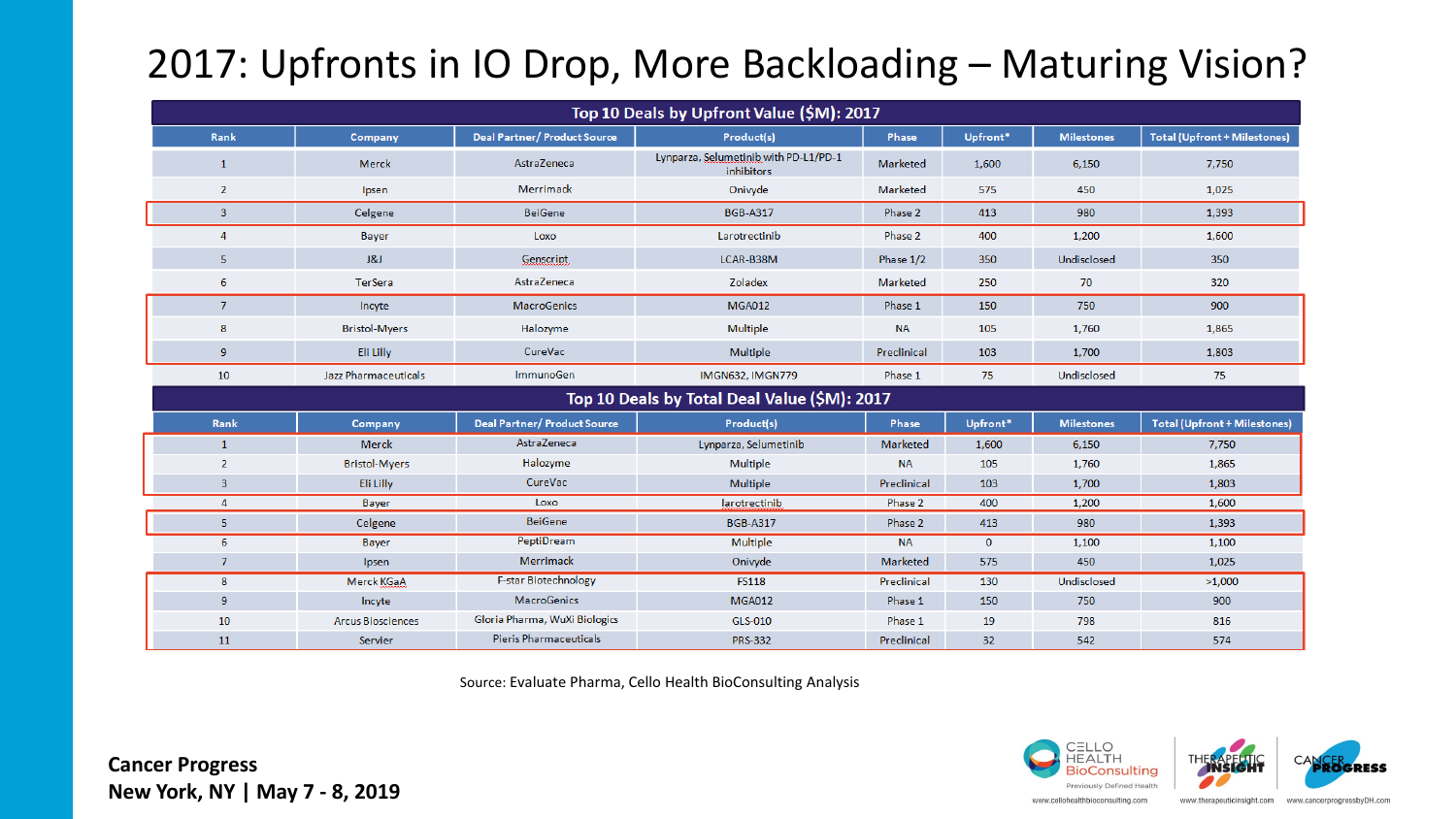### 2018: No Fatigue Yet Among Top Total Value Deals – Frenzy Continues?

| Top 10 Licensing Deals by Upfront Value (\$M): 2018 |                               |                               |                                                   |              |                |                   |              |  |  |
|-----------------------------------------------------|-------------------------------|-------------------------------|---------------------------------------------------|--------------|----------------|-------------------|--------------|--|--|
| Rank                                                | Licensee                      | Licensor                      | Product(s)                                        | <b>Phase</b> | <b>Upfront</b> | <b>Milestones</b> | <b>Total</b> |  |  |
| $\mathbf{1}$                                        | Shire                         | Servier.                      | Pegaspargase, Multiple                            | Marketed     | 2,400          | $\Omega$          | 2,400        |  |  |
| $\overline{2}$                                      | Bristol-Myers Squibb          | Nektar Therapeutics           | <b>NKTR-214</b>                                   | Phase 3      | 1,000          | 1,800             | 3,650        |  |  |
| 3                                                   | Merck & Co.                   | Eisai                         | Lenvatinib mesylate                               | Marketed     | 300            | 4,385             | 5,785        |  |  |
| 4                                                   | Gilead                        | Sangamo                       | Multiple                                          | Preclinical  | 150            | 3,000             | 3,150        |  |  |
| 5.                                                  | Johnson & Johnson             | EUSA Pharma                   | Siltuximab                                        | Marketed     | 115            | $\cup$            | 115          |  |  |
| 6                                                   | Genentech                     | Affimed N.V.                  | Multiple                                          | NA.          | 96             | 4,950             | 5,046        |  |  |
| 7                                                   | Merck & Co.                   | Sutro Biopharma               | Multiple                                          | Preclinical  | 60             | 1,600             | 1,660        |  |  |
| 8                                                   | Genmab A/S                    | Immatics Biotechnolgies       | Multiple                                          | NA.          | 54             | 550               | 1,704        |  |  |
| 9                                                   | Sanofi                        | Revolution Medicines          | RMC-4630, Multiple                                | Preclinical  | 50             | 346               | 550          |  |  |
| 10                                                  | <b>CStone Pharmaceuticals</b> | Blueprint Medicines Corp.     | Avapritinib, BLU-667, BLU-664                     | Phase 3      | 40             | 1,200             | 386          |  |  |
|                                                     |                               |                               | Top 10 Licensing Deals by Total Value (\$M): 2018 |              |                |                   |              |  |  |
| <b>Rank</b>                                         | Licensee                      | Licensor                      | Product(s)                                        | <b>Phase</b> | <b>Upfront</b> | <b>Milestones</b> | <b>Total</b> |  |  |
| $\mathbf{1}$                                        | Merck & Co.                   | Eisai                         | Lenvatinib mesylate                               | Marketed     | 300            | 4,385             | 5,785        |  |  |
| $\overline{2}$                                      | Genentech                     | Affimed N.V.                  | Multiple                                          | NA.          | 96             | 4,950             | 5,046        |  |  |
| 3                                                   | Bristol-Myers Squibb          | <b>Nektar Therapeutics</b>    | <b>NKTR-214</b>                                   | Phase 3      | 1,000          | 1,800             | 3,650        |  |  |
| $\overline{4}$                                      | Gilead                        | Sangamo                       | <b>Multiple</b>                                   | Preclinical  | 150            | 3,000             | 3,150        |  |  |
| 5                                                   | All ogene Therapeutics        | Pfizer                        | UCART19                                           | Phase 1      | $\overline{0}$ | 185               | 2,800        |  |  |
| 6                                                   | Shire                         | Servier                       | Pegaspargase, Multiple                            | Marketed     | 2,400          | $\overline{0}$    | 2,400        |  |  |
| 7                                                   | Genmab A/S                    | Immatics Biotechnologies      | Multiple                                          | <b>NA</b>    | 54             | 550               | 1,704        |  |  |
| 8                                                   | Merck & Co.                   | Sutro Biopharma               | Multiple                                          | Preclinical  | 60             | 1,600             | 1,660        |  |  |
| 9                                                   | Bluebird bio                  | Gristone Oncology             | Multiple                                          | NA.          | 20             | 1,200             | 1,230        |  |  |
| 10                                                  | <b>Seattle Genetics</b>       | <b>Pieris Pharmaceuticals</b> | Multiple                                          | Preclinical  | 30             | 1.200             | 1.230        |  |  |

BCIQ; NA (not applicable) = Can include deals with multiple agents or platform technologies where phase is not applicable.

Source: Evaluate Pharma, Cello Health BioConsulting Analysis

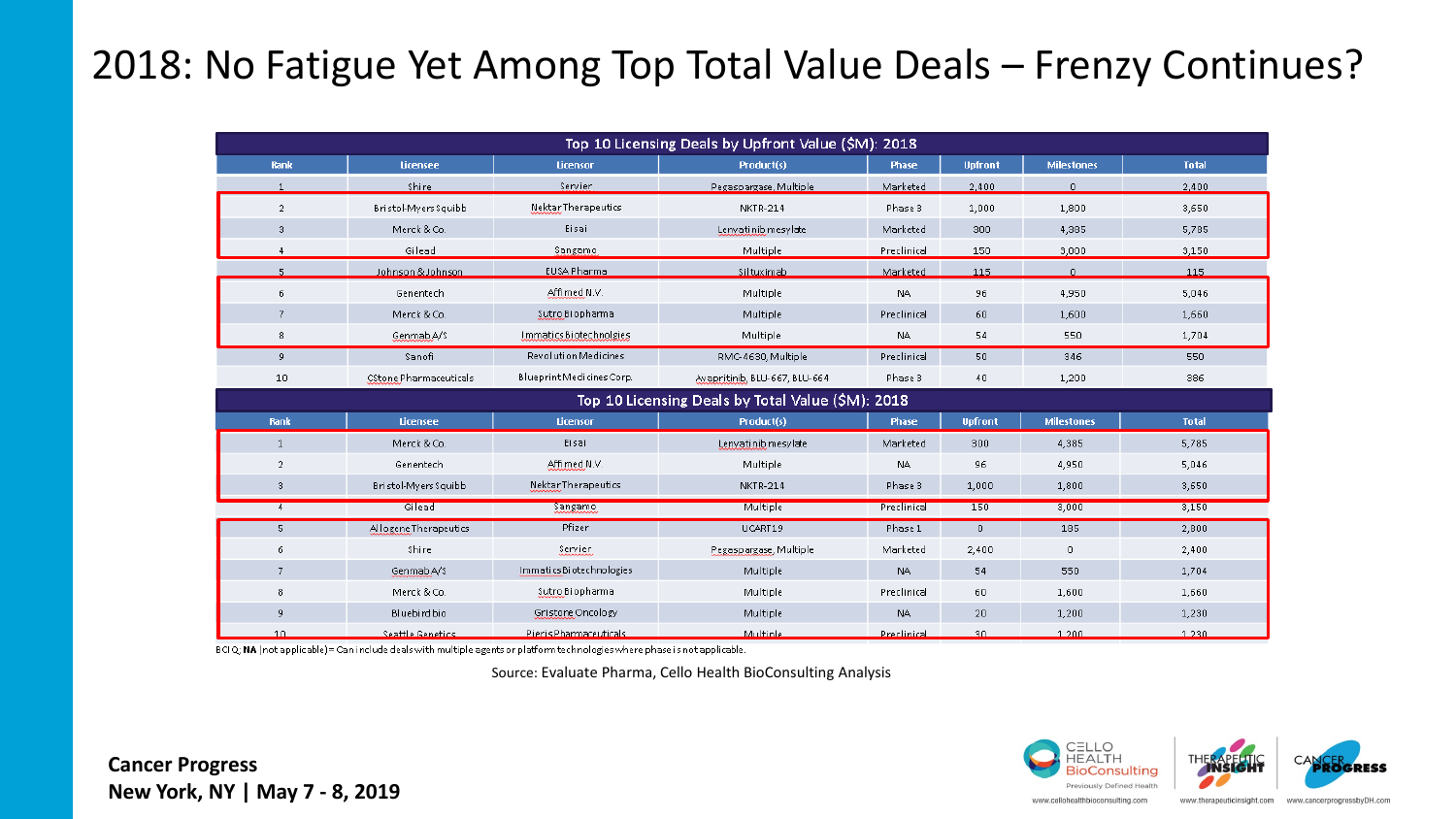## 2019: A Sudden Flip or a Blip – More Upfronts But Least Total Value IO Deals of Past 5 Years (Only 50%!)

|                | Top 10 Deals by Upfront Value (\$M): 2019 |                                    |                                  |              |                |                   |                                     |  |  |
|----------------|-------------------------------------------|------------------------------------|----------------------------------|--------------|----------------|-------------------|-------------------------------------|--|--|
| Rank           | Company                                   | <b>Deal Partner/Product Source</b> | <b>Product(s)</b>                | <b>Phase</b> | <b>Upfront</b> | <b>Milestones</b> | <b>Total (Upfront + Milestones)</b> |  |  |
| 1              | BMS                                       | Celgene                            | Multiple                         | Multiple     | 35,000         | N/A               | 74,000                              |  |  |
| $\overline{2}$ | Eli Lilly                                 | Loxo Oncology                      | Multiple                         | Multiple     | 7,234          | N/A               | 7,234                               |  |  |
| 3              | Ipsen                                     | Clementia Pharmaceuticals          | Palovarotene                     | Phase 3      | 1,000          | 263               | 1,263                               |  |  |
| 4              | <b>GSK</b>                                | Merck KGaA                         | Bintrafusp alfa                  | Phase 2      | 343            | 3,870             | 4,214                               |  |  |
| 5              | Genentech                                 | Adaptive Biotechnologies           | Off-the-shelf TCR cell therapies | Preclinical  | 300            | 2,000             | 2,300                               |  |  |
| 6              | Merck                                     | Immune Design                      | Multiple                         | Multiple     | 248            | N/A               | 248                                 |  |  |
| $\overline{ }$ | Aurobindo Pharma                          | Spectrum Pharma                    | Multiple                         | Multiple     | 160            | 140               | 300                                 |  |  |
| 8              | Genentech                                 | Xencor                             | IL-15 antibodies                 | Preclinical  | 120            | 340               | 460                                 |  |  |
| 9              | AbbVie                                    | Tizona Therapeutics                | TTX-030 and CD39 programs        | Preclinical  | 105            | N/A               | >105                                |  |  |
| 10             | AbbVie                                    | TeneoBio                           | <b>TNB-383B</b>                  | Preclinical  | 90             | N/A               | 90                                  |  |  |

|                | Top 10 Deals by Total Value (\$M): 2019 |                                    |                                  |              |                |                   |                                     |  |  |
|----------------|-----------------------------------------|------------------------------------|----------------------------------|--------------|----------------|-------------------|-------------------------------------|--|--|
| <b>Rank</b>    | <b>Company</b>                          | <b>Deal Partner/Product Source</b> | <b>Product(s)</b>                | <b>Phase</b> | <b>Upfront</b> | <b>Milestones</b> | <b>Total (Upfront + Milestones)</b> |  |  |
| 1              | <b>BMS</b>                              | Celgene                            | Multiple                         | Multiple     | 35,000         | N/A               | 74,000                              |  |  |
| $\overline{2}$ | Eli Lilly                               | Loxo Oncology                      | Multiple                         | Multiple     | 7,234          | N/A               | 7,234                               |  |  |
| 3              | GSK                                     | Merck KGaA                         | Bintrafusp alfa                  | Phase 2      | 343            | 3,870             | 4,214                               |  |  |
| 4              | <b>NJCTTQ</b>                           | Abpro                              | Multiple                         | Preclinical  | N/A            | 4,000             | 4,000                               |  |  |
| 5              | Genentech                               | Adaptive Biotechnologies           | Off-the-shelf TCR cell therapies | Preclinical  | 300            | 2,000             | 2,300                               |  |  |
| 6              | Ipsen                                   | Clementia Pharmaceuticals          | Palovarotene                     | Phase 3      | 1,000          | 263               | 1,263                               |  |  |
| $\overline{7}$ | Jazz Pharma                             | Codiak Biosciences                 | Multiple Exosome Programs        | Preclinical  | 56             | 1,020             | 1,076                               |  |  |
| 8              | Celgene                                 | Triphase Accelerator               | <b>TRPH-395</b>                  | Preclinical  | 40             | 940               | 980                                 |  |  |
| 9              | Takeda                                  | LegoChem Biosciences               | Undisclosed ADC Targets          | Preclinical  |                | 404               | 411                                 |  |  |
| 10             | Aurobindo Pharma                        | Spectrum Pharma                    | Multiple                         | Multiple     | 160            | 140               | 300                                 |  |  |

Source: BCIQ, Cello Health BioConsulting Analysis





**Cancer Progress New York, NY | May 7 - 8, 2019**

www.cellohealthbioconsulting.com

www.therapeuticinsight.com www.cancerprogressbyDH.com